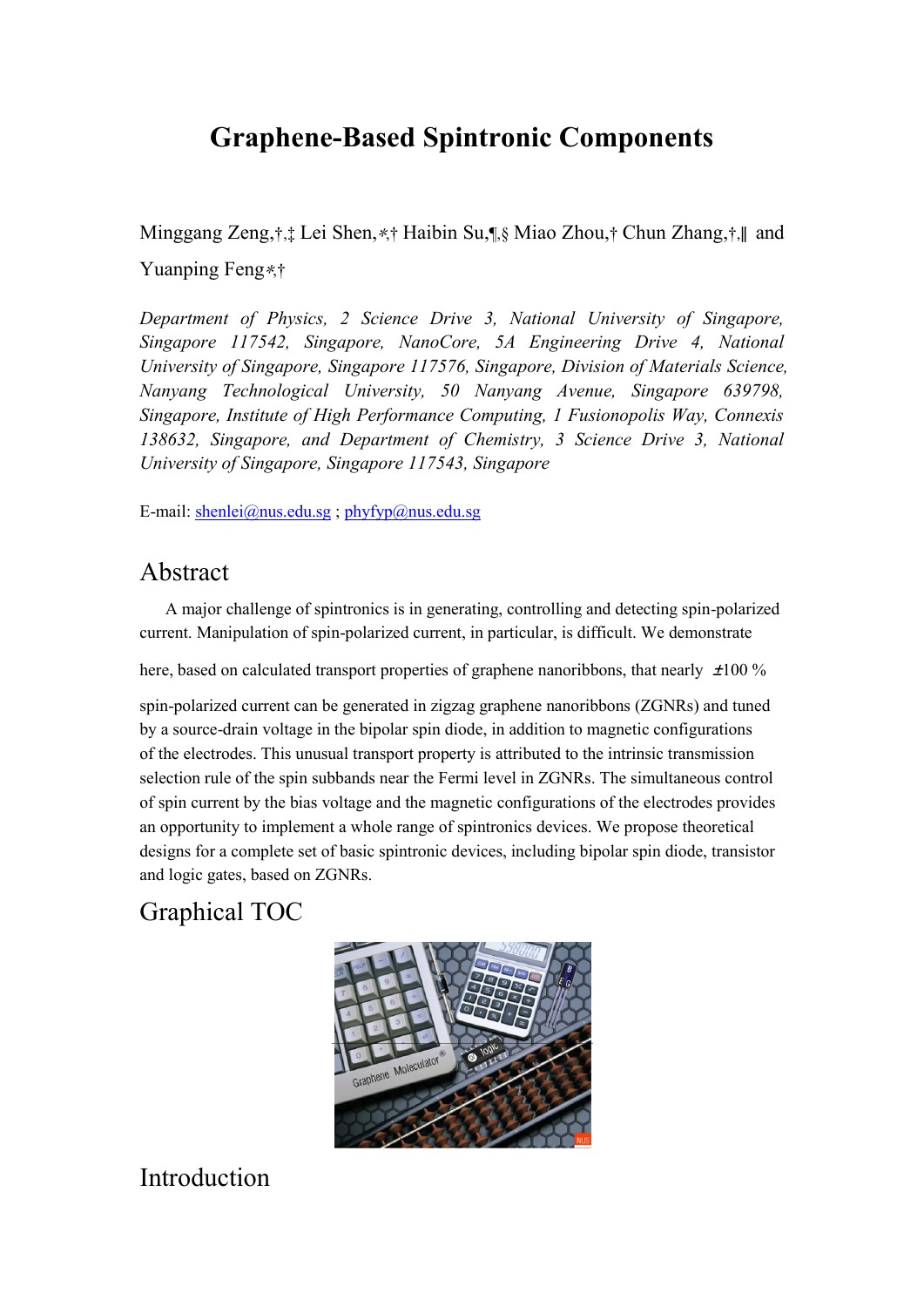Spintronics, a new type of electronics that seeks to exploit the spin degree of freedom of an electron in addition to its charge, offers one of the most promising solutions for future high operating speed and energy-saving electronic devices.1 The major challenge of spintronics is the difficulty in generating, controlling and detecting spin-polarized current. This situation is expected to change with successful development of spintronics devices based on graphene, an atomically thin carbon sheet.2,3 Since graphene was discovered experimentally in 2004,2 its applications in future electronics and spintronics have been a major research focus and to date, a number of major break-throughs have been made. Recently, spin injection in graphene has been demonstrated using cobalt electrode at room temperature.4 More recently. Han *et al.* proposed that the efficiency of spin injection from a ferromagnetic electrode into graphene can be enhanced by a tunnel barrier.5 Spin detection in graphene has also been realized using a non-local measurement method in which spin-up and spin-down currents can be distinguished and measured independently.4 Moreover, room-temperature ferromagnetism of graphene was demonstrated byWang *et al:*.6 Graphene nanoribbon is also known to have long spin diffusion length, spin relaxation time and electron spin coherence time.7,8 All of these show that graphene hold the promise of spintronics.9,10 A variety of graphene-based spintronics devices have been proposed.11–16 For example, A graphene nanoribbon-based giant magnetoresistance (GMR) device has been proposed theoretically and realized experimentally which is useful for information storage.11,12 Wang *et al.* also experimentally observed large MR in graphene-based devices.13 However, most of these studies have been on individual component and focused mainly on devices for information storage. There has not been any implementation for the full range of spintronic devices including logic gates. Developments of multi-functional graphene-based spintronics components, such as devices that offer effective manipulation of spin-polarized current, are crucial for a complete realization of spintronics.

In this Letter, we explore possible control of spin-polarized current and logic operations in zigzag graphene nanoribbons (ZGNRs) based devices. We demonstrate that the spin polarization of the current in a ZGNR-based two-terminal device can be tuned by a source-drain voltage which is due to a symmetry selection rule, and the device functions as a bipolar spin diode. Spin polarized current is normally produced using "half-metallic" materials, such as, chemical functional groups decorated tri-wing graphene nanoribbons,17 silicon-based half-metallic metal-encapsulated nanotube18 and charge-injected single-layer hexagonal group III/V semiconductors.19 Generation of spin polarized current using intrinsic symmetry selection rule proposed here is a totally different concept. For the first time, we also propose the use of magnetic configurations  $[\pm 1, 0]$ , *i.e.*, one electrode is magnetized while the other is non-magnetic in the design, in addition to the conventional parallel[1,1]/anti-parallel[1,-1] magnetic configurations of GMR devices. The biggest advantage of the  $[\pm 1, 0]$  magnetic configurations is that it allows reduction of design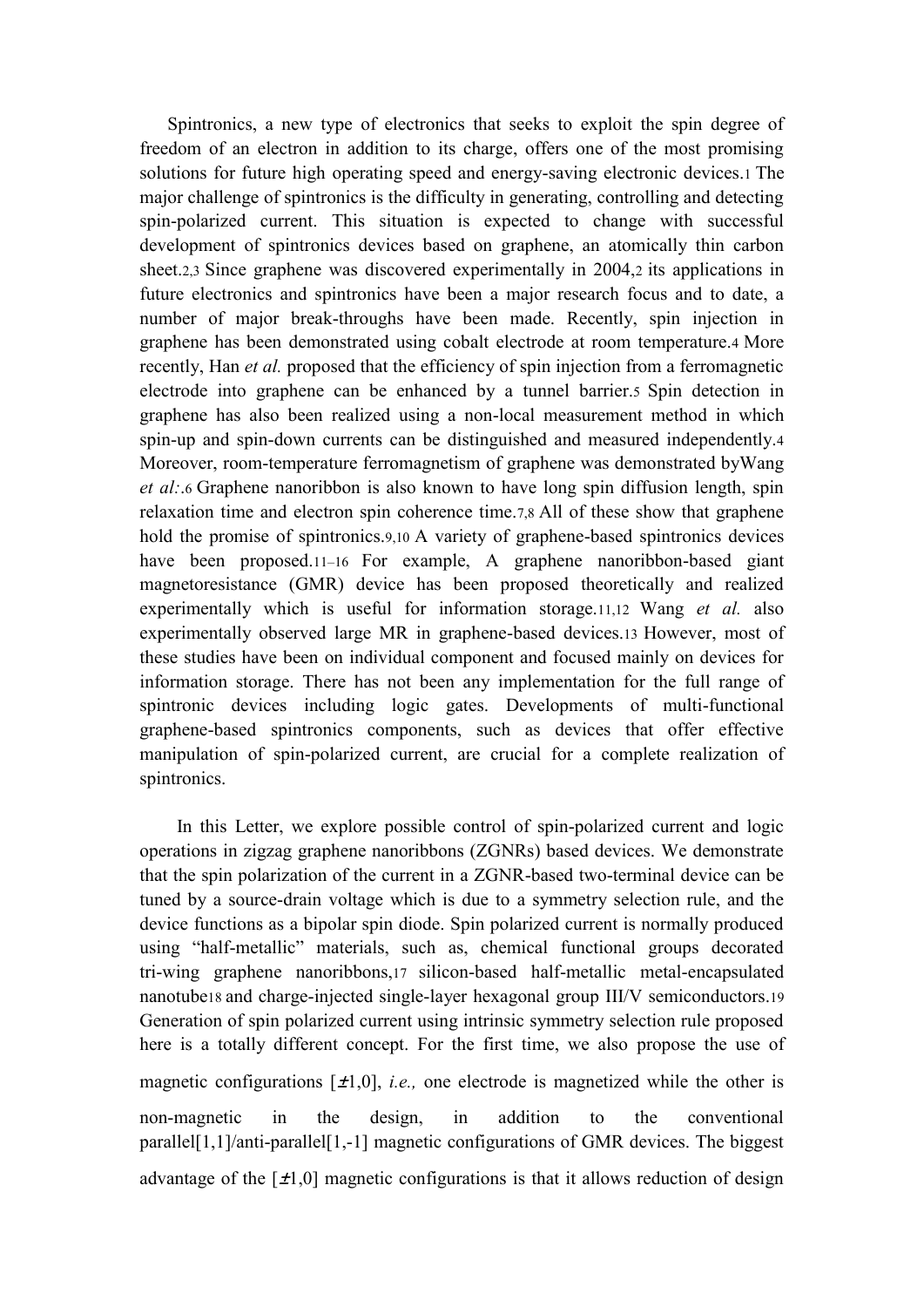complexity since only one electrode needs to be magnetized. It also avoids direct magnetic interaction between the two magnetic electrodes if the central part of nano-devices is very small. These novelties of graphene-based spintronic components offer flexibility in manipulating spin current and allow the designs of spintronic devices which provide the essential components for future spintronic integrated circuit.

### Results and discussion

#### Model and methodology

Spin-dependent quantum transport calculations were carried out within the framework of DFT20 and non-equilibrium Green's function method which has been widely used in studies of electron transport.21 The computational details are given in the Supporting Information. Figures 1(a) and 1(b) show schematic configurations of a two-terminal ZGNR-based spin device. Magnetization of the ZGNR electrodes can be controlled by various methods, such as an external magnetic field11 or an electrified solenoid and can be set to 1 (magnetization along the+*y* direction shown in Fig. 1(a)), 0 (non-magnetization), or −1 (magnetization along −*y* direction). We denote the magnetization of the left (right) electrode by  $ML(MR)$  (=1*;*0*;* or -1). Current flows along *z* ( $\overline{z}$ ) direction is defined as the + ( $\overline{z}$ ) direction, corresponding to a positive (negative) applied bias voltage. A ZGNR with *N* zigzag chains is denoted by *N*-ZGNR.22 In this Letter, we focus on the case in which *N* is even since a previous study has concluded that only ZGNR with an even number of zigzag chain shows the transmission selection rule, which is related to the symmetry of ZGNRs.23 Moreover, the width of the ZGNR will not affect our main conclusions [see Supporting Information Figure 1]. Thus, the ZGNR with 8 zigzag chains is used in our calculations.

Bipolar spin diode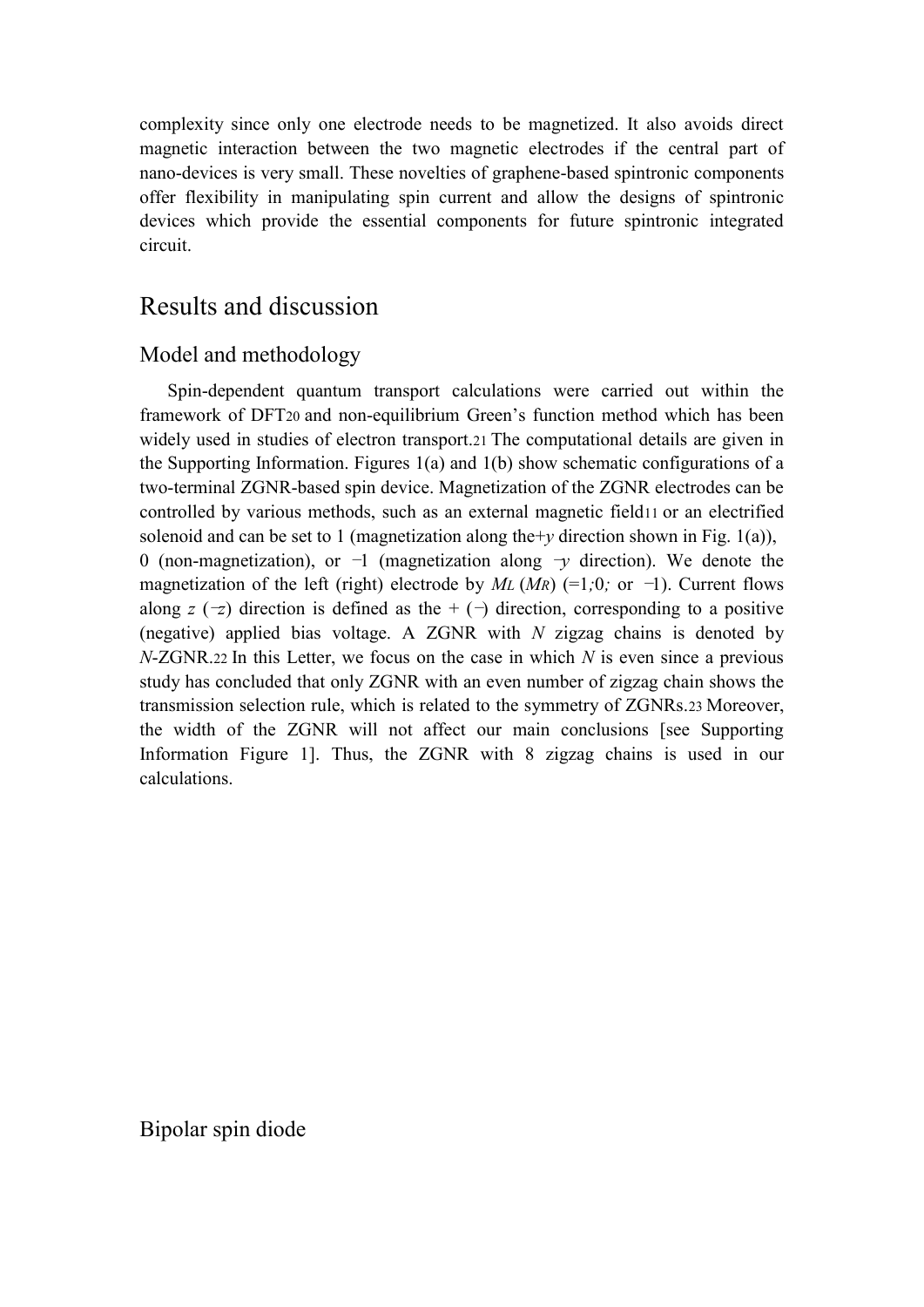

Figure 1: (Color online) Schematic diagram of ZGNRs-based bipolar spin diodes. An external magnetic field is used to magnetize one or both GNR leads. *ML* and*MR* represent the magnetization of the left and right leads under the magnetic field, respectively. The value of*ML* and*MR* can be 1, 0 or −1, corresponding to magnetization along +*y* direction, non-magnetization, and magnetization along −*y*  direction, respectively. (a) Under a positive bias, only spin down electrons transport through devices. The flow direction of electrons is from right to left leads. (b) Under a negative bias, only spin up electrons are allowed to transport from left to right leads. It behaves as a bias-controlled bipolar spin diode device. The circuit diagram of this bias-controlled bipolar spin diode is shown in the inset. (c) *I*<sup>−</sup> *V* curves of [1*;*1] and [1*;*−1] magnetic configurations of 8-ZGNR. The bias dependent spin polarization in the [1*;*−1] configuration are shown in inset. (d) and (e) *I* –*V* curves for 8-ZGNR with the magnetic configuration of [1*;*0] and [−1*;*0]. The inset is the enlarged *I*−*V* curves under a small bias. (f) Band structure for the left lead (left panel), transmission curve (middle panel), and band structure for the right lead (right panel) for spin up (blue curve) and spin down (orange curve) states at zero bias. The dashed (solid) lines with arrow, used to guide eyes, indicate the forbidden (allowed) hopping for electrons from the left lead to the right lead due to the symmetry mismatching (matching) of  $\pi$  and π<sup>∗</sup> subbands. (g) The same configuration as (f) except in the presence of a positive bias (+0.4 V).

Transmission gap  $\downarrow$  (gap  $\uparrow$ ) is reduced (increased) compared with that in (f), which makes spin down

channel open and spin up channel suppressed. (h) and (i) Isosurface plots of the G-point wave functions of  $\pi *$  and  $\pi$  subbands for 8-ZGNR. Red and Blue indicate opposite signs of the wave function.

Following the conventional approach used in GMR spintronic devices, we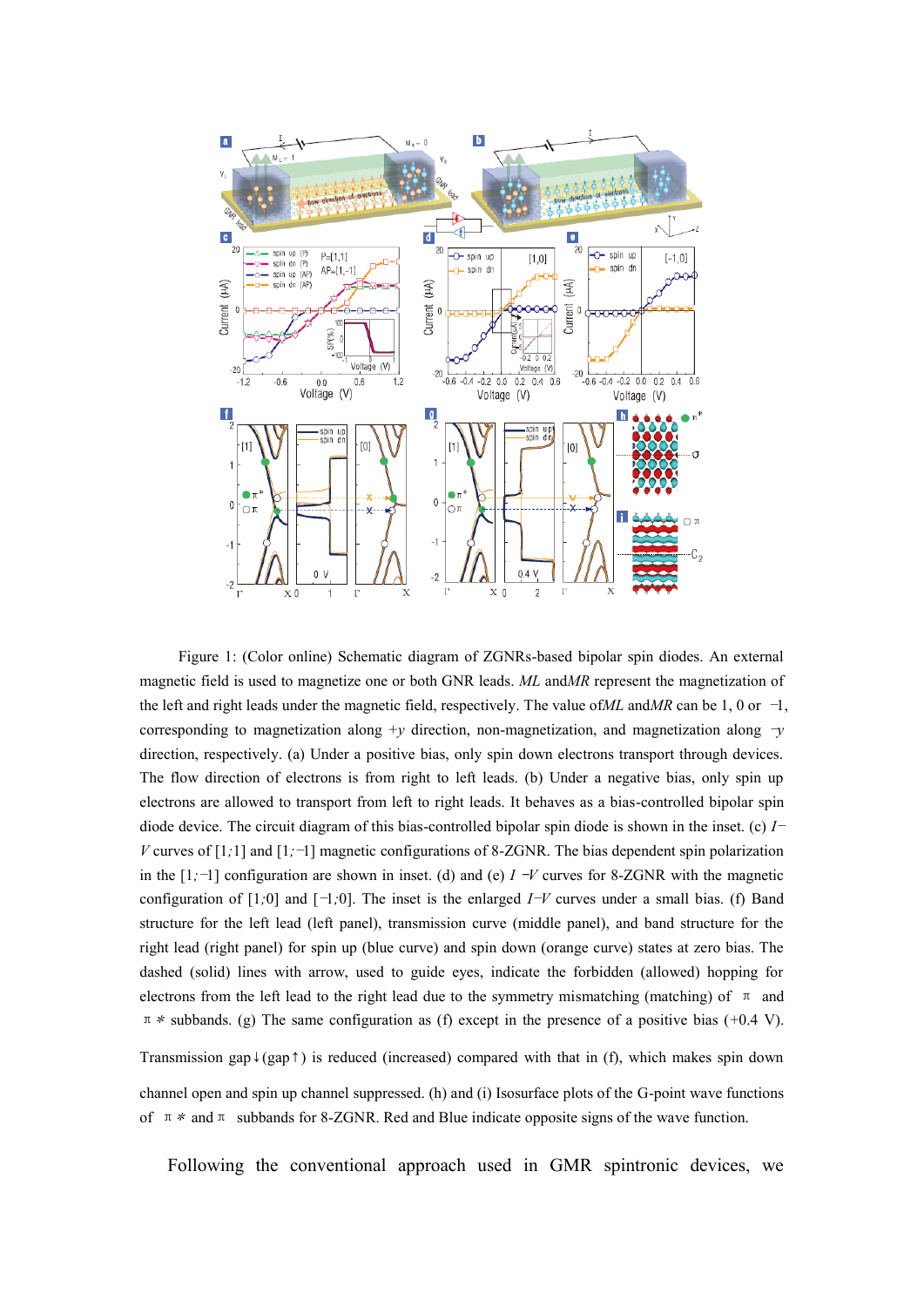consider first the spin polarized current in the two-terminal device under the magnetic configurations  $[M_L; M_R] = [1, 1]$  and  $[1, -1]$ , respectively. In the [1,1] configuration, typical metallic behavior was found for both positive and negative bias. Under the positive bias, the transport and electronic properties of the system are in agreement with those of Ref. [11]. Interestingly, in the [1*;*−1] configuration, the spin transport property under a negative bias is completely opposite of that under a positive bias and the device functions as a bipolar spin diode. Under a positive bias, only the spin-down current is allowed to pass through the device, while under a negative bias, only the spin-up current is possible [see Fig. 1c]. The device is referred as a bipolar spin diode because its operation involves both spin-up and spin-down polarized currents which is different from the traditional bipolar devices based on electron and hole carrier types or polarized and unpolarized states in graphene-based memory devices.24

Besides the traditional parallel  $([1,1])$  and antiparallel  $([1,-1])$  magnetic configurations of the electrodes, we also considered spin dependent transport in the magnetic configurations [1*;*0] and [−1*;*0], *i.e.,* one electrode is magnetized by an applied magnetic field while the other is non-magnetic, which has not be considered in previous studies. Compared to the  $[+1,-1]$  magnetic configurations, the biggest advantage of the  $[\pm 1; 0]$  configurations is that it enables reduction of design complexity since only one electrode needs to be magnetized. Moreover, it eliminates direct interaction of two magnetic electrodes which may be significant enough to affect the performance of nano-devices. The calculated *I*-*V* curves shown in Fig. 1d and 1e clearly indicate a bipolar spin diode behavior in these configurations. It is similar to that in the [1;−1] configuration [Fig. 1c], with the only difference being the zero threshold voltage in the [1*;*0] and [−1*;*0] configurations [see the inset of Fig. 1d]. This unique *I*-*V* characteristics suggests that the spin-up or spin-down conducting channel can be switched by either the bias direction or the magnetization of the ZGNR-electrode, as schematically illustrated in Fig. 1a and 1b. It can be explained based on the calculated electronic structure and symmetry of the electron wave function. Figures 1f and 1g show the calculated band structures of the left and right electrodes for the [1*;*0] configuration. The  $\pi$  and  $\pi$  \* subbands in the right electrode are spin degenerate and cross the Fermi level without magnetization. The shift of energy bands by a small positive bias will open (close) the spin down (up) channel due to the symmetry matching (mismatching) of spin down (up) subbands in the left and right electrodes. The symmetry mismatching of  $\pi *$  and  $\pi$  subbands is reflected by their wave functions which is shown in Fig. 1h and 1i. As can be seen, the  $\pi *$ subbands have the  $\sigma$  symmetry, while the  $\pi$  subbands show C2 symmetry.

#### Spin transistor

The above results of spin diodes indicate that the magnetic configurations, [1*;*0] and [−1*;*0], of the two-terminal device exhibit spin diode behavior and the conducting spin channel can be selected by setting proper bias direction (+ or −) and/or magnetic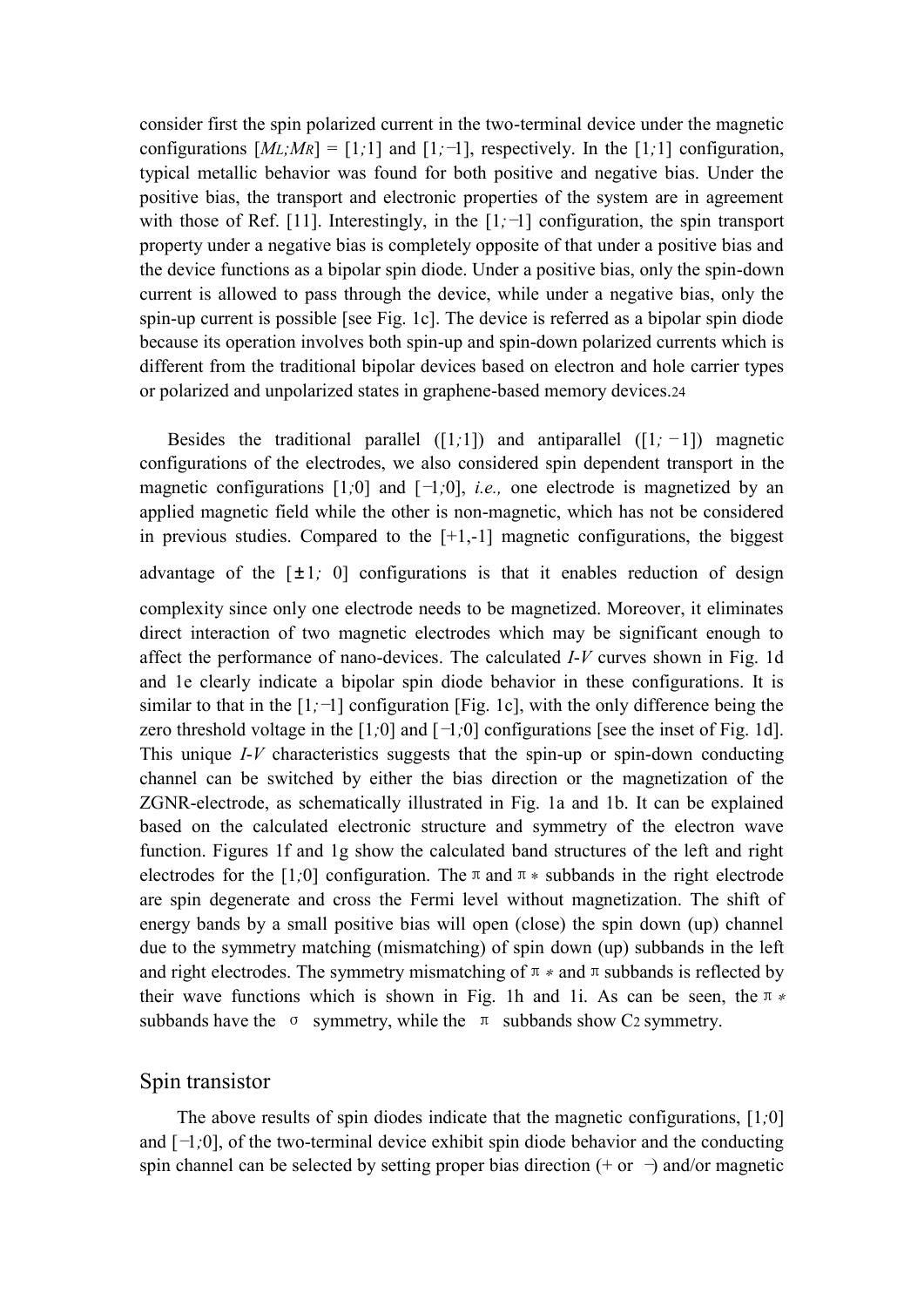configuration (1,0 and −1) of the electrodes. This flexible control over spin current makes the two-terminal device a possible basic component for building multi-functional spintronic devices, such as spin transistors i.e. current/voltage amplifiers. The first device we propose here is a current amplifier. Two designs of the transistor, one for spin-up current and one for spin-down current, are shown in Fig. 2a and 2b, respectively, and a side view of the device is shown in Fig. 2c. Each transistor consists of three terminals, an emitter, a collector and a base. The only difference between the two designs is the magnetic configurations of the electrodes which are indicated in the figure. The emitter is grounded and the collector voltage (*VC*) is fixed to a positive value, while the voltage of the base (*VB*) can be varied which controls the flow and polarization of the current. The polarity of spin transistor is determined by the magnetic configuration between the emitter and the collector. In Fig. 2a, the magnetic configuration between the emitter and the base is [1*;*0] and the bias voltage is negative. Based on the *I*-*V* property shown in Fig. 1d, the current *IE* contains only spin-up electrons. Between the collector and the base, the magnetic configuration is [− 1*;*0] and the bias voltage is positive as long as *VB <VC*, according to the *I*-*V* curve shown in Fig. 1e, only spin-up electrons are allowed to flow from the base to the collector. Similarly, the design shown in Fig. 2b allows only spin-down electrons to pass through the device. The equivalent circuit diagrams are shown in Fig. 2d and 2e, respectively. According to the *I-V* curve shown in Fig. 1d and 1e,  $I = GV$  under a small bias (-0.4∼0.4 V), where *G* is the conductance. The current gain is defined as

$$
\left| \frac{I_C}{I_B} \right| = \left| \frac{I_C}{I_E - I_C} \right| = \left| \frac{G(V_C - V_B)}{G(V_B - V_E) - G(V_C - V_B)} \right| = \left| \frac{1 - V_B/V_C}{2V_B/V_C - 1} \right| \tag{1}
$$

The current gain  $(IC = IB)$  based on the above equation is shown as a function of  $V_B = V_C$  in Fig. 2f. The current gain is equal to 1 when  $V_B = 0$  and goes to zero when  $V_B = V_C$ , but it increases dramatically near  $V_B = V_C = 1/2$ , which suggests a high-performance ZGNR-based three terminal spin transistor. The amplification of spin-polarized current is also useful for detection of spin-polarized current.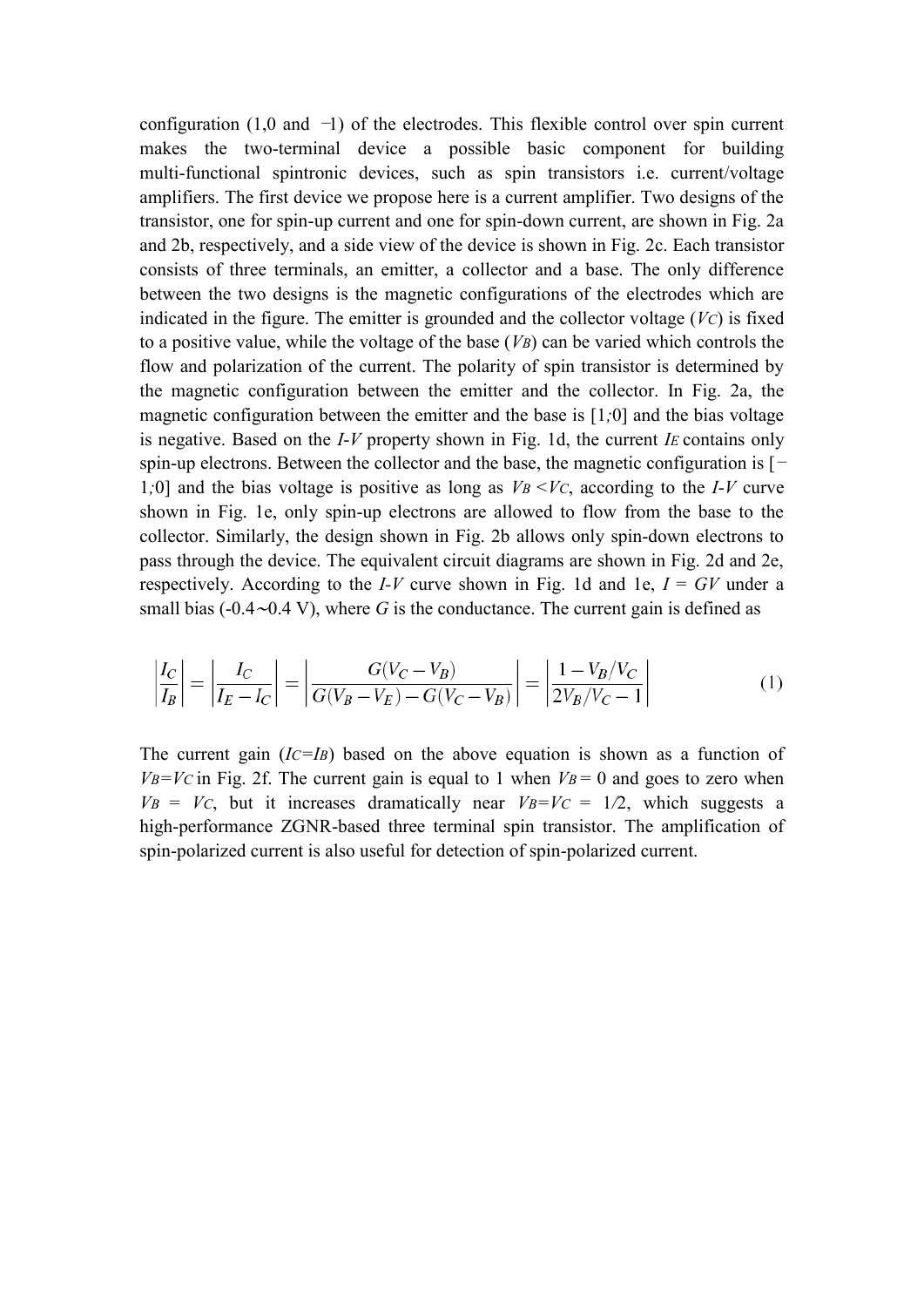

Figure 2: (Color online) top- and side-view of two types of transistors with the current and voltage amplification function. (a)-(c) Top- and side-view of ZGNR-based three-terminal spin up (down) transistors. (d) and (e) The circuit symbols of spin up (down) transistors. (f) The current gain (|*IC=IB*|) as function of  $V\mathcal{B}=V\mathcal{C}$ . (g) and (h) Top- and side-view of schematic illustrations of Johnson-type transistors as a voltage amplifier.

Transistors operating as voltage amplifiers can be designed similarly. In Fig. 2g and 2h, we show a possible Johnson-type of design.25 Here the emitter and base are similar to those in the current amplifiers, but the collector is replaced by a cobalt and graphene junction. Note that a ferromagnetic cobalt electrode is used here to detect the spin-polarized current (up or down). The spin polarized current will flow from the emitter to the base under a bias voltage, and then diffuses from the base to the collector (*Id*), generating a voltage difference (*Vd*) across the cobalt and graphene junction which can be measured. At a fixed diffuse distance, *Vd* is determined by the injected spin polarized current at the base, which is linearly dependant on *VBE*. Therefore we can have  $V_d = \alpha V_{BE}$ , where a is a constant. On the other hand, the magnetization of the emitter can be manipulated by placing a conducting wire with a current *Iin* next to it. Thus the voltage gain of this transistor is

#### $b = V_d = V_{in} = (a \text{ } V_{BE}) = (I_{in}R_{in}).$

With proper choices of the parameters, it is possible for the transistor to act as a voltage amplifier. Compared with the conventional spin transistors, ZGNR-based spin transistors possess several unique features. First, the injected current from the emitter to the base is completely spin polarized. Second, graphene is a much better spin transport medium because the spin diffusion length in graphene is much longer than that in metal. In addition, the spin polarization of the current can be simply tuned by switching either the magnetization of the emitter-ZGNR or the DC bias direction, providing adjustable bipolar spin transistors.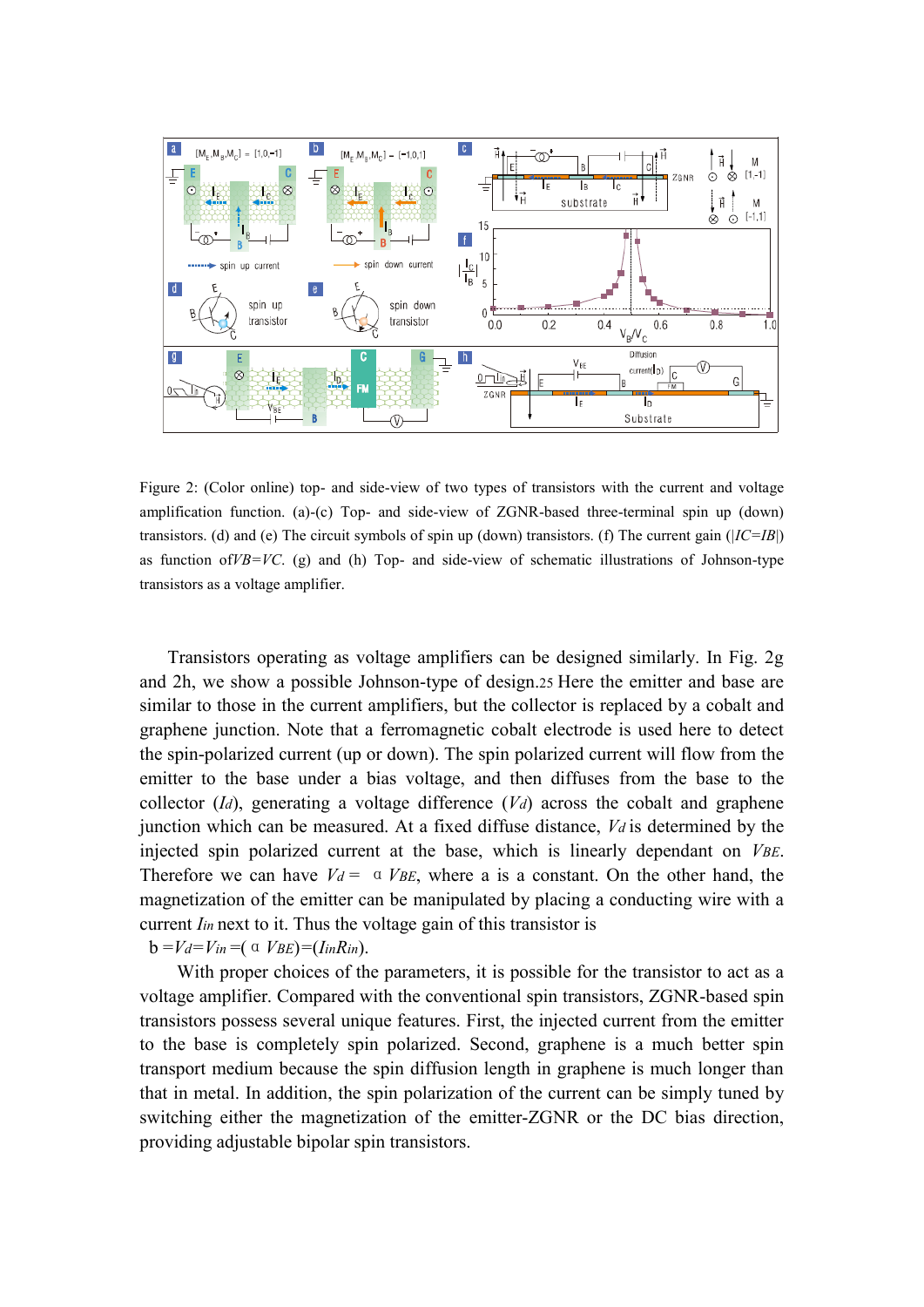#### Spin logic gate

As discussed above, the flow of spin polarized current in a ZGNR-based device can be controlled by the magnetic configuration of the electrodes. This property of ZGNR can be used to construct a complete set of spin logic gates. In the following, we label the input terminals of the devices by *A* and/or *B*, and the output terminal by *Y*. In all designs, the logic inputs are encoded by the magnetization of the terminals, with positive magnetization of the ZGNR electrode representing the logic input 1 and negative magnetization representing logic 0. The result of the logic operation, however, is expressed in terms of the output current. For convenience of discussion, we assume that only the spin-up current is detected by non-local measurements,4,25,26 so that we can encode the logic output to be 1 (0) if the output current include (exclude) the spin up current. Figure 3(a) shows schematic of the design for the NOT logic gate. The device consists of two terminals, and the magnetization of the right ZNGR electrode is fixed to zero (non-magnetic). The voltage of the left electrode is higher than that of the right electrode, so that the spin polarized current flows from left to right. If the magnetization of the left electrode is set to −1 (logic input 0), the spin-up channel is conducting, corresponding to a logic output 1. On other hand, the spin-down channel is conducting (logic output 0) when the magnetization of the left electrode is set to 1 (logic input 1). The NOT logic operation is thus realized. The truth table and circuit symbol are shown in Fig. 3a. Similarly, an AND gate can be designed but it requires three terminals, as shown in Fig. 3b. The magnetization of the left electrode is pinned to 1, and inputs are represented by the magnetization of the center and right terminals. The electric potential decreases from left to right. Based on the *I*-*V* curve given in Fig. 1, it can be easily seen that only when the magnetization of both the center and right terminal correspond to logic 1, the output includes the spin up current (logic output 1). In all other cases, either the spin polarized currents are completely blocked or only the spin-down current reaches the output terminal, corresponding to logic output 0. The logic operations are summarized in Fig. 3b, along with the truth table and circuit symbol of this AND gate. The logic OR operation can also be realized similarly as shown in Fig. 3c. Here, the left and right electrodes are used as the input terminals, and the middle electrode is used as the output terminal and its magnetization is pinned to 0. The spin-up current passes through the output terminal when magnetization of either or both input terminals is 1. Only when both of the input terminals are set to −1 (logic input 0), the output current consists of spin-down electrons, corresponding to logic output 0. Here, we only show the three base logic gates, NOT, AND, and OR. Actually, other logic operations can also be realized based on the design concepts above [see Support Information Figure 2] or the combination of these base logic gates. For example, the NAND logic gate can be realized by combining an AND gate and a NOT gate, the XOR logic gate can be realized by combining a NAND gate with a OR gate.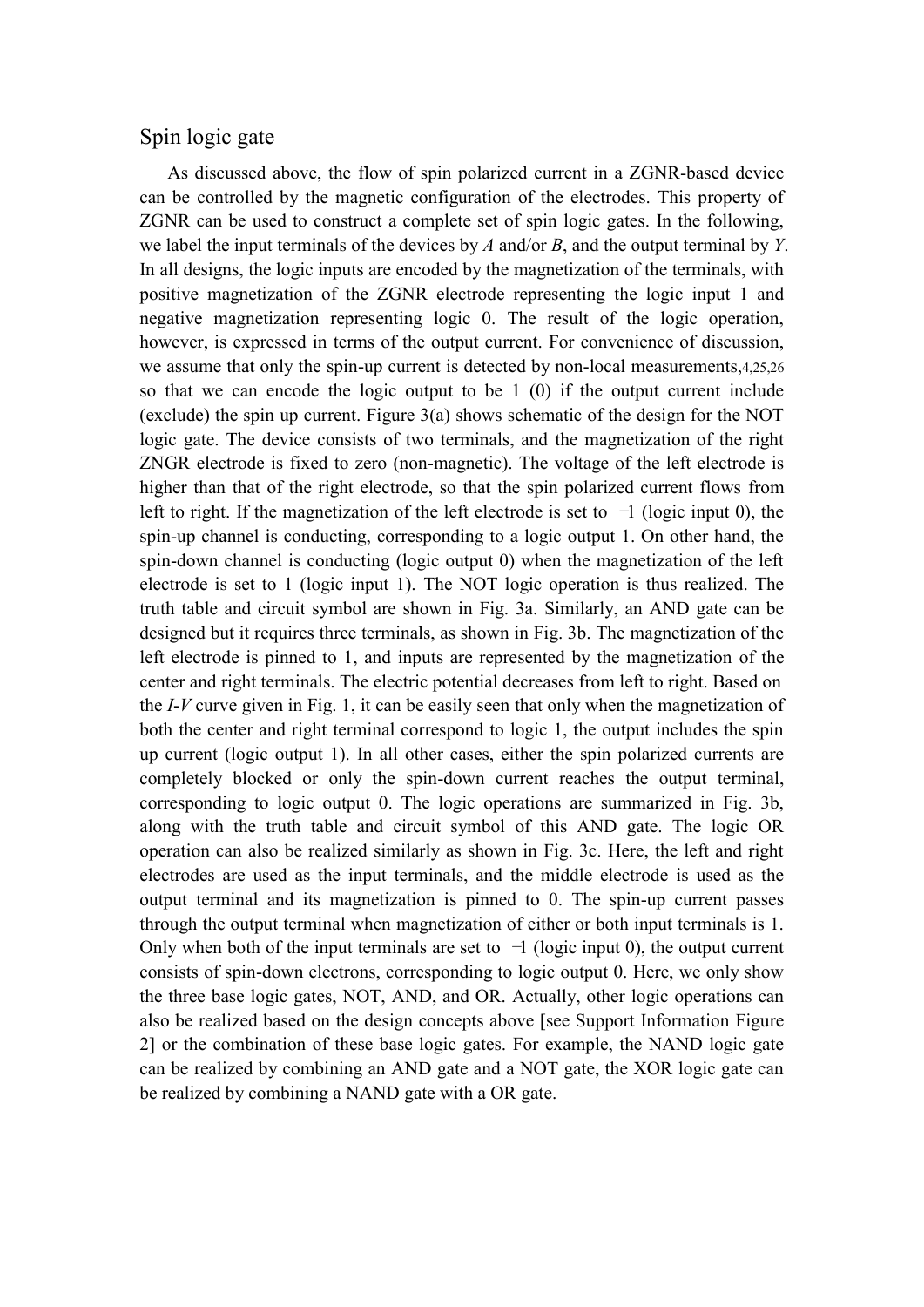

Figure 3: (Color online) Schematic illustrations of the spin logic gates: (a) Logic NOT gate (b) Logic AND gate (c) Logic OR gate. The input terminals are labeled by A and B; the output terminal is labeled by Y. *Mre f* represent the pinned magnetization of the terminal. The logic input 1 (0) is encoded by the magnetization 1 (-1) of the input terminals. The logic output 1 (0) is encoded if the output current include (exclude) the spin up current. The truth table and circuit symbol are shown in the right side of each panel.

### Spin calculator

As a potential device for molecular scale computation, molecular scale calculators (moleculators) have attracted much interest of chemists.27 Graphene may be the best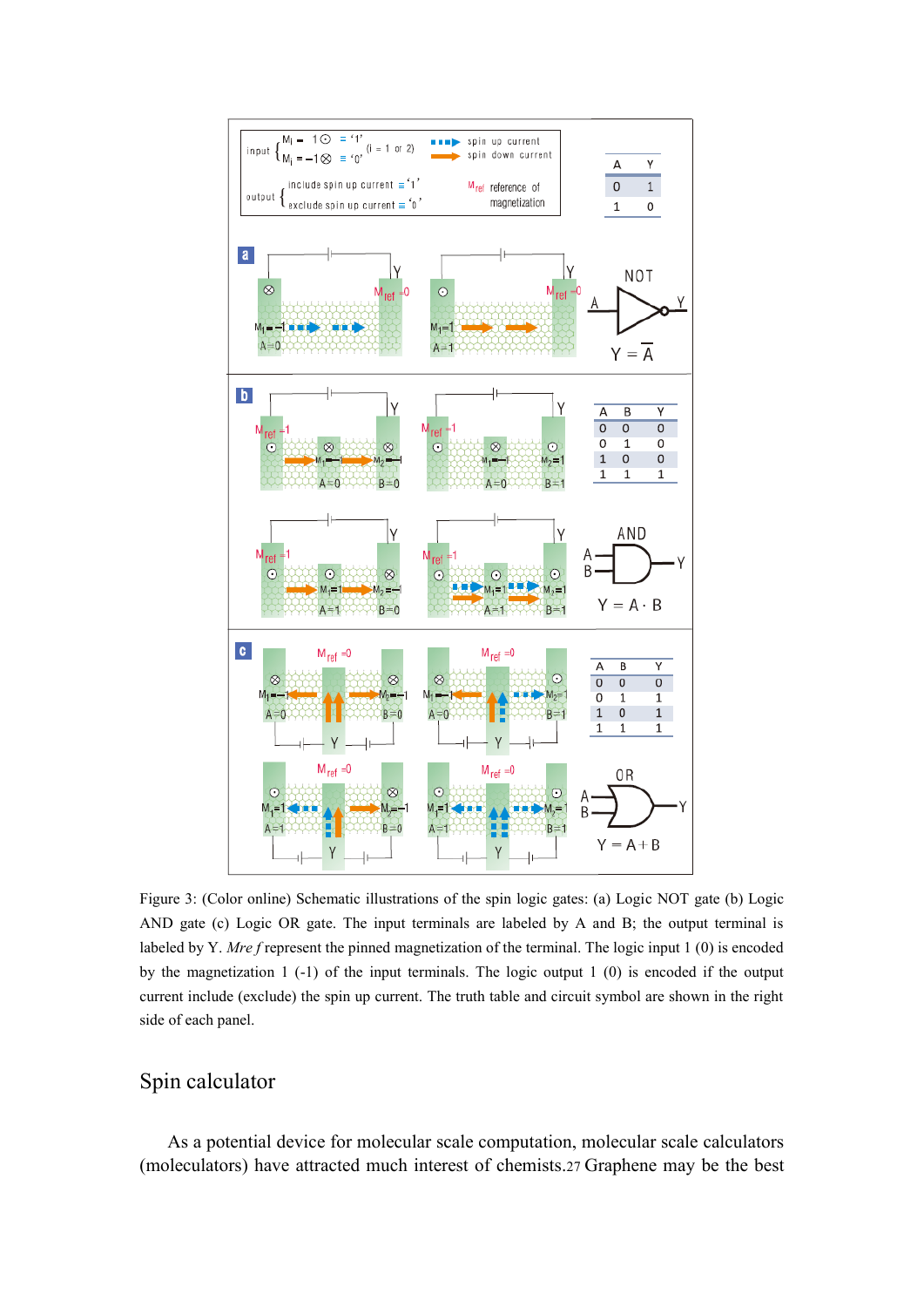material for moleculators due to its thermal stability and weaker spin-orbital and hyperfine interactions. To realize graphene based moleculators, the design of graphene-based logic gate that can perform fundamental Boolean functions is essential. Here, we present a possible design of a moleculators based on the ZGNR-based spintronic logic gates discussed above. We mainly demonstrate a half adder here since the full adder is a simple combination of two half adders, and subtraction is simply an addition of negative numbers, the multiplication is repeated addition and division is repeated subtraction. A half adder is a logical circuit that performs an addition operation on two one-bit binary numbers often written as A and B. The half adder output is a sum of the two inputs usually represented with the

signals C and S where  $sum = 2 \times C + S$ . Figure 4 shows the schematic diagram, the

circuit symbol and the truth table for a half adder. As can be seen, the half adder is composed of a XOR and AND logic gates. Since graphene-based devices can be cut out from a piece of whole graphene sheet,28 it eliminates the interconnection problem of two logic gates as shown in Fig.4a. Note that in the logic device design, both the input and output signals of logic gates can be used by current due to the electromagnetic conversion, such as using a solenoid to generate magnetization.



Figure 4: (Color online) Schematic diagram of a half-adder and its true table.

## Conclusion

In summary, our first-principles studies on spin-dependent transport properties show that a bias-controlled bipolar spin diode behavior is an intrinsic property of biased ZGNRs. Spin polarization and flow direction of current can be controlled through the source-drain voltage and magnetic configuration of the electrodes. The freedom in controlling the spin-polarized current in ZGNR-based spin diodes allows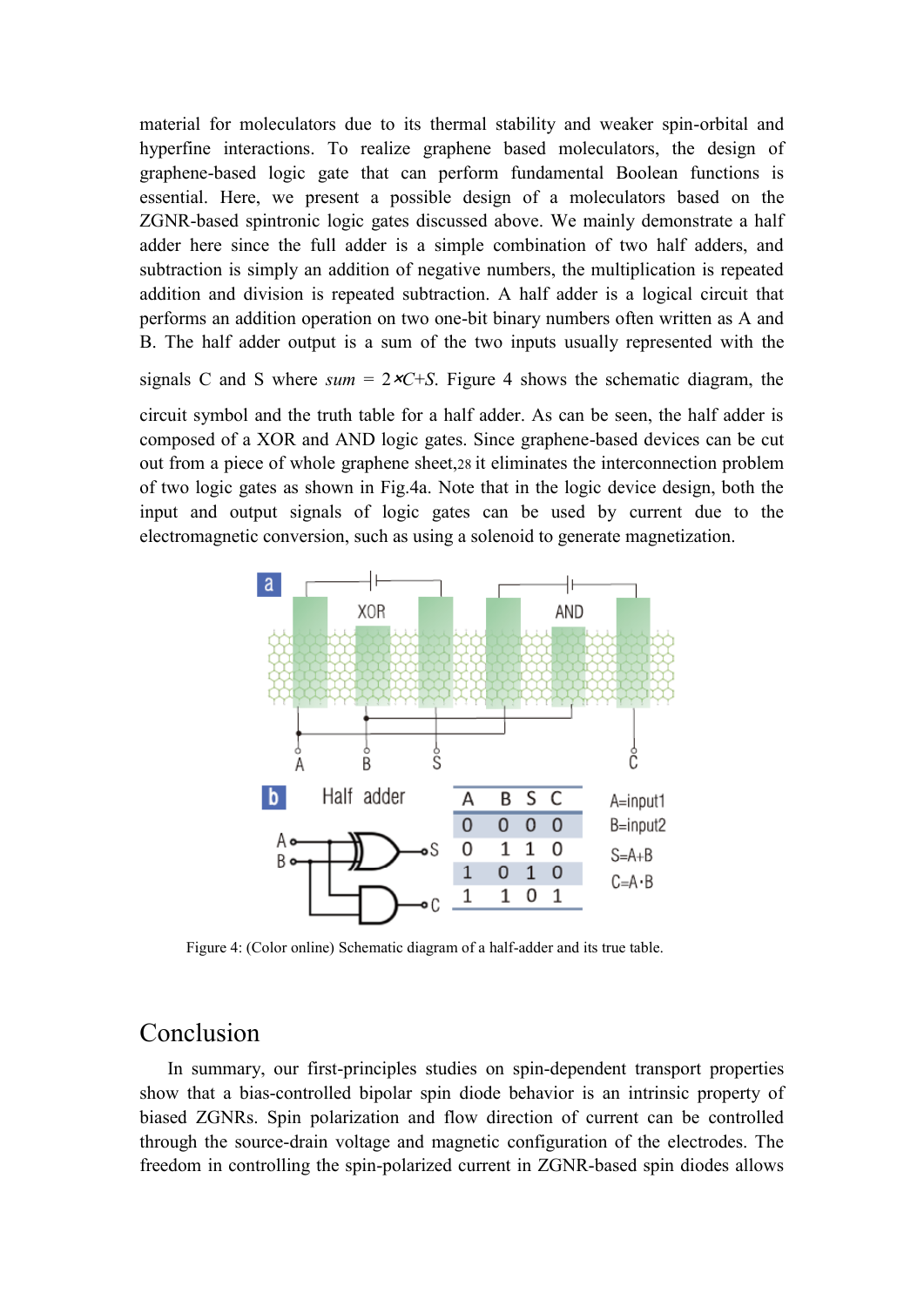us to theoretically design spin transistors and logic gates. These spin components can perform basic functions such as rectification, amplification and logic operation and make it possible to manipulate spin-polarized current in ZGNR-based spintronic devices and then the design of spintronics logic devices.

#### Acknowledgement

The authors thank Michael B. Sullivan for his helpful discussion. Minggang Zeng thanks NanoCore at the National University of Singapore for providing Research Scholarship. This work is partially supported by the National Research Foundation (Singapore) Competitive Research Program (Grant No. NRF-G-CRP 2007-05) and A\*STAR SERC grant (Grant No. M47070020).

#### Supporting Information Available

Computational details; width dependent transmission spectrum and I-V curve; and NAND and NOR logic gates. This material is available free of charge via the Internet at http://pubs.acs.org/.

#### References

(1) Wolf, S.; Awschalom, D.; Buhrman, R.; Daughton, J.; Von Molnar, S.; Roukes, M.; Chtchelkanova, A.; Treger, D. *Science* 2001, *294*, 1488–1495.

(2) Novoselov, K. S.; Geim, A. K.; Morozov, S. V.; Jiang, D.; Zhang, Y.; Dubonos, S.

V.; Grigorieva, I. V.; Firsov, A. A. *Science* 2004, *306*, 666–669.

(3) Novoselov, K. S.; Geim, A. K.; Morozov, S. V.; Jiang, D.; Katsnelson, M. I.; Grigorieva, I. V.; Dubonos, S. V.; Firsov, A. A. *Nature* 2005, *438*, 197–200.

(4) Tombros, N.; Jozsa, C.; Popinciuc, M.; Jonkman, H. T.; van Wees, B. J. *Nature*  2007, *448*, 571–575.

(5) Han, W.; Pi, K.; McCreary, K. M.; Li, Y.; Wong, J. I.; Swartz, A. G.; Kawakami, R. K. *Phys.Rev. Lett.* 2010, *105*, 167202.

(6) Wang, Y.; Huang, Y.; Song, Y.; Zhang, X. Y.; Ma, Y. F.; Liang, J. J.; Chen, Y. S. *Nano Lett.*2009, *9*, 220–224.

(7) Cantele, G.; Lee, Y. S.; Minno, D.; Marzari, N. *Nano Lett.* 2009, *9*, 3425–3429.

(8) Yazyev, O. V. *Nano Lett.* 2008, *8*, 1011.

(9) Yazyev, O. V.; Katsnelson, M. I. *Phys. Rev. Lett.* 2008, *100*, 047209.

(10) Castro Neto, A. H.; Guinea, F. *Phys. Rev. Lett.* 2009, *103*, 026804.

(11) Kim, W. Y.; Kim, K. S. *Nat. Nanotechnol.* 2008, *3*, 408–412.

(12) (a) Bai, J. W.; Zhong, X.; Jiang, S.; Huang, Y.; Duan, X. F. *Nat. Nanotechnol.*  2010, *5*, 190–194; (b) Bai, J. W.; Duan, X. F.; Huang, Y. *Nano Lett.* 2009, *9*, 2083–2087.

(13) Wang, W. H.; Pi, K.; Li, Y.; Chiang, Y. F.; Wei, P.; Shi, J.; Kawakami, R. K.